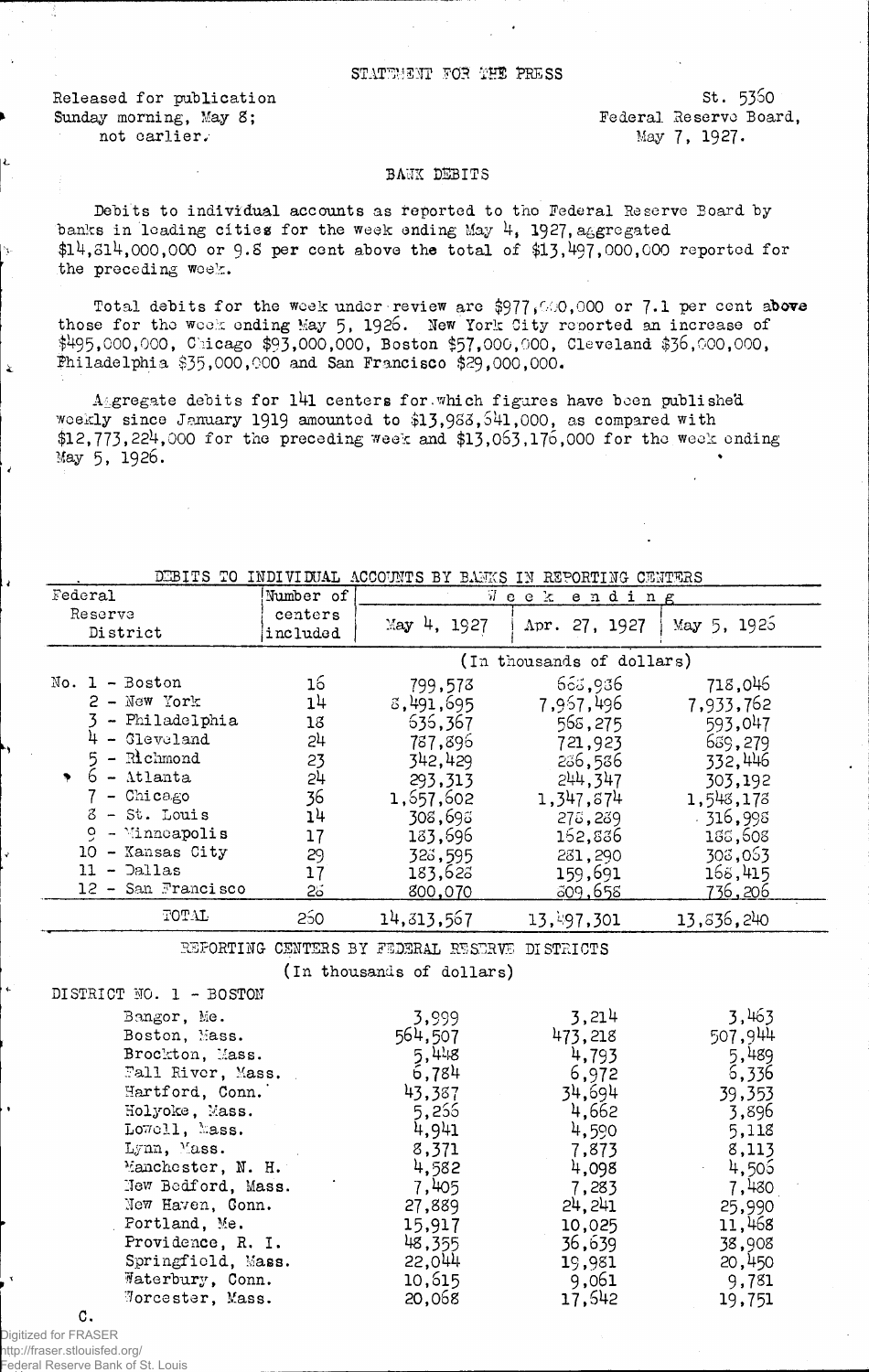| DEBITS TO INDIVIDUAL ACCOUNTS BY BANKS IN REPORTING CENTERS St. 5360a |             |                             |                |
|-----------------------------------------------------------------------|-------------|-----------------------------|----------------|
|                                                                       | May 4, 1927 | Weekending<br>Apr. 27, 1927 | $May\ 5, 1926$ |
|                                                                       |             | (In thousands of dollars)   |                |
| DISTRICT NO. 2 - NEW YORK                                             |             |                             |                |
| Albany, N. Y.                                                         | 63,071      | 52,133                      | 46,878         |
| Binghamton, N.Y.                                                      | 5,820       | 4,990                       | 5,434          |
| Buffalo, N.Y.                                                         | 91,746      | 77,142                      | 82,560         |
| Elmira, N.Y.                                                          | 4,717       | 3,991                       | 4,796          |
| Jamestown, N.Y.                                                       | 4,975       | 4,332                       | 4,916          |
| Montclair, N. J.                                                      | 6,394       | 5,350                       | 5,699          |
| Newark, N. J.                                                         | 115,924     | 84,990                      | 94,734         |
| New York, N.Y.                                                        | 8,056,477   | 7,610,948                   | 7,560,753      |
| Northern New Jersey Clearing                                          |             |                             |                |
| House Association                                                     | 55,676      | 52,223                      | 51,233         |
| Passaic, N. J.                                                        | 11,158      | 9,577                       | 9,960          |
| Poughkeepsie, N.Y.                                                    | 4,127       | 3,494                       | 4,113          |
| Rochester, N.Y.                                                       | 45,183      | 36,541                      | 38,513         |
| Stamford, Conn.                                                       | 4,087       | 3,678                       | 4,570          |
| Syracuse, N.Y.                                                        | 21,330      | 18,107                      | 19,503         |
| DISTRICT NO. 3 - PHILADELPHIA                                         |             |                             |                |
| Allentown, Pa.                                                        |             |                             |                |
| Altoona, Pa.                                                          | 9,545       | 7,753                       | 10,006         |
| Camden, N. J.                                                         | 4,118       | 3,888<br>13,876             | 3,976          |
| Chester, Pa.                                                          | 15,398      |                             | 14,981         |
| Harrisburg, Pa.                                                       | 6,647       | 5,168                       | 6,969          |
| Hazleton, Pa.                                                         | 9,986       | 8,201                       | 8,322          |
| Johnstown, Pa.                                                        | 3,792       | 3,529                       | 3,869          |
| Lancaster, Pa.                                                        | 6,479       | 5,226                       | 5,542          |
| Lebanon, Pa.                                                          | 7,292       | 6,245                       | 7,480          |
| Norristown, Pa.                                                       | 1,821       | 1,793                       | 2,029          |
| Philadelphia, Pa.                                                     | 958         | 762                         | 950            |
| Reading, Pa.                                                          | 483,299     | 434,363                     | 448,282        |
|                                                                       | 12,168      | 11,177                      | 11,583         |
| Scranton, Pa.                                                         | 18,000      | 18,700                      | 16,100         |
| Trenton, N. J.                                                        | 20,695      | 15,188                      | 17,720         |
| Wilkes-Barre, Pa.                                                     | 13,100      | 11,500                      | 12,330         |
| Williamsport, Pa.                                                     | 5,081       | 4,536                       | 4,752          |
| Wilmington, Del.                                                      | 11,935      | 11,206                      | 11,937         |
| York, Pa.                                                             | 6,053       | 5,164                       | 6,219          |
| DISTRICT NO. 4 - CLEVELAND                                            |             |                             |                |
| Akron, Ohio                                                           | 27,936      | 25,008                      | 19,516         |
| Butler, Pa.                                                           | 3,509       | 2,413                       | $-3,006$       |
| Canton, Ohio                                                          | 10,992      | 11,521                      | 10,207         |
| Cincinnati, Ohio                                                      | 100,429     | 99,749                      | 89,415         |
| Cleveland, Ohio                                                       | 201,152     | 163,123                     | 164,721        |
| Columbus, Ohio                                                        | 40,887      | 36,053                      | 40,349         |
| Connellsville, Pa.                                                    | 1,332       | 1,125                       | 1,256          |
| Dayton, Ohio                                                          | 23,550      | 20,636                      | 18,569         |
| Erie, Pa.                                                             | 9,970       | 8,330                       | 8,936          |
| Greensburg, Pa.                                                       | 5,511       | 5,713                       | 4,355          |
| Homestead, Pa.                                                        | 1,089       | 917                         | 1,519          |
| Lexington, Ky.                                                        | 5,317       | 4,633                       | 5,748          |
| Lima, Ohio                                                            | 4,359       | 3,017                       | 4,258          |
| Lorain, Ohio                                                          | 1,422       | 1,328                       | 1,344          |
| Middletown, Ohio                                                      | 2,826       | 2,837                       | 2,311          |
| Oil City, Pa.                                                         |             | 3,242                       |                |
| Pittsburgh, Pa.                                                       | 3,272       |                             | 2,936          |
| Springfield, Ohio                                                     | 242,008     | 238,721                     | 223,553        |
| Steubenville, Ohio                                                    | 5,523       | 5,002                       | 5,751          |
| Toledo, Ohio                                                          | 2,560       | 2,413                       | 2,454          |
| Warren, Ohio                                                          | 57,854      | 52,007                      | 46,679         |
| Wheeling, W. Va.                                                      | 3,121       | 3,339                       | 2,558          |
| Youngstown, Ohio                                                      | 13,519      | 10,993                      | 11,541         |
|                                                                       | 17,009      | 16,982                      | 15,438         |
| Digitized for FRASER villo, Ohio                                      | 2,749       | 2,821                       | 2,859          |

http://fraser.stlouisfed.org/

بغيبية

Federal Reserve Bank of St. Louis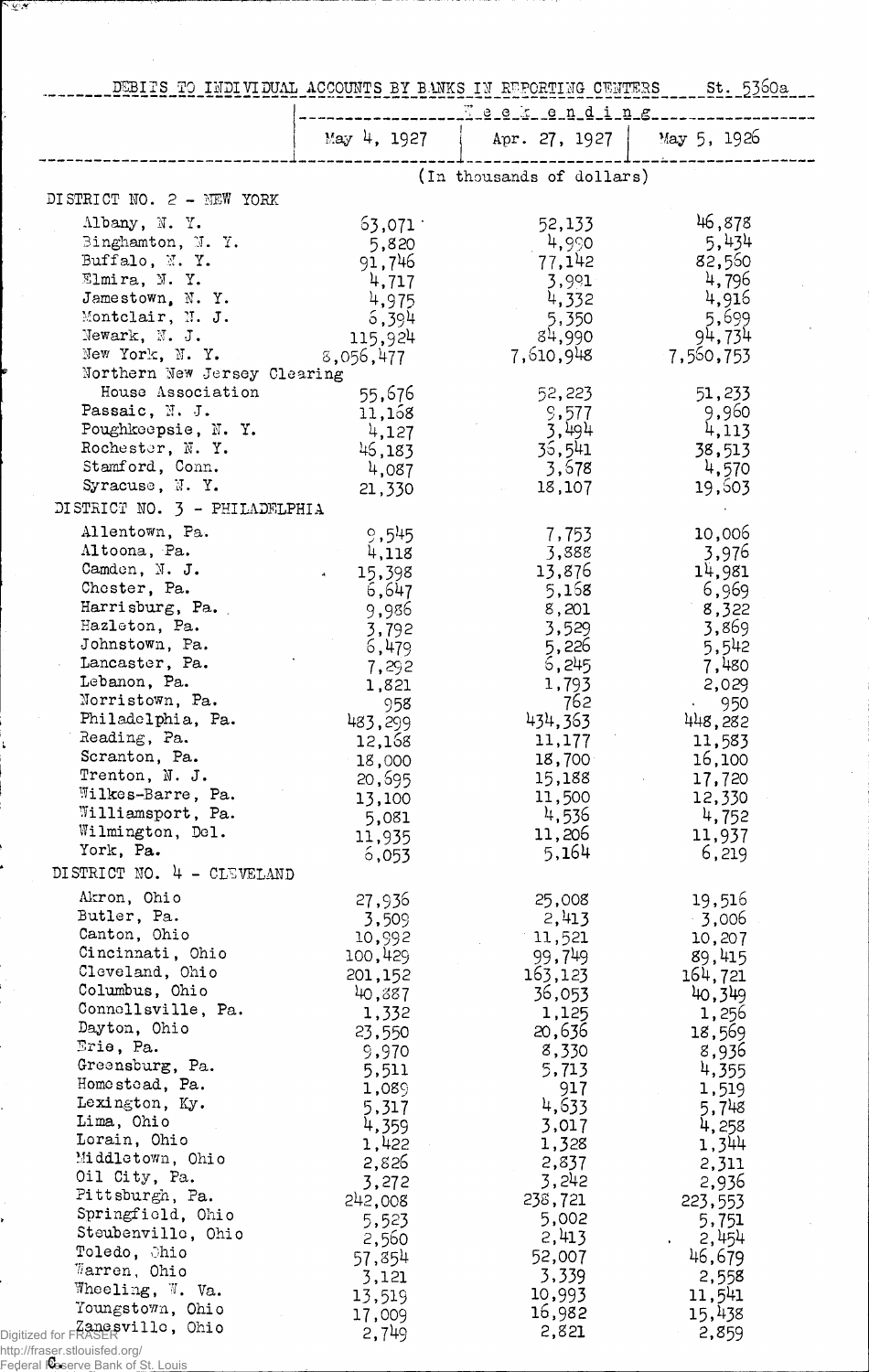|                                                                                                                                                                                                                                                                                                                                                                                                                                                                              |                                                                                                                                                                                                                                                | Week chding                                                                                                                                                                                                                            |                                                                                                                                                                                                                      |  |  |
|------------------------------------------------------------------------------------------------------------------------------------------------------------------------------------------------------------------------------------------------------------------------------------------------------------------------------------------------------------------------------------------------------------------------------------------------------------------------------|------------------------------------------------------------------------------------------------------------------------------------------------------------------------------------------------------------------------------------------------|----------------------------------------------------------------------------------------------------------------------------------------------------------------------------------------------------------------------------------------|----------------------------------------------------------------------------------------------------------------------------------------------------------------------------------------------------------------------|--|--|
|                                                                                                                                                                                                                                                                                                                                                                                                                                                                              | $\text{May } 4, 1927$                                                                                                                                                                                                                          | Apr. 27, 1927                                                                                                                                                                                                                          | May 5, 1926                                                                                                                                                                                                          |  |  |
|                                                                                                                                                                                                                                                                                                                                                                                                                                                                              |                                                                                                                                                                                                                                                | (In thousands of dollars)                                                                                                                                                                                                              |                                                                                                                                                                                                                      |  |  |
| DISTRICT NO. 5 - RICHMOND                                                                                                                                                                                                                                                                                                                                                                                                                                                    |                                                                                                                                                                                                                                                |                                                                                                                                                                                                                                        |                                                                                                                                                                                                                      |  |  |
| Asheville, N. C.<br>Baltimore, Md.<br>Charleston, S. C.<br>Charleston, W. Va.<br>Charlotte, J.C.<br>Columbia, S. C.<br>Cumberland, Md.<br>Danville, Va.<br>Durham, N. C.<br>Greensboro, N. C.<br>Greenville, S. C.<br>Hagerstown, Md.<br>Huntington, W. Va.<br>Lynchburg, Va.<br>Newport News, Va.<br>Norfolk, Va.<br>Raleigh, N. C.<br>Richmond, Va.<br>Roanoke, Va.<br>Spartanburg, S. C.<br>Wilmington, N. C.<br>Washington, D. C.<br>Winston-Salem, N. C.                | 7,554<br>106,519<br>7,084<br>8,199<br>13,779<br>7,134<br>2,135<br>2,063<br>8,546<br>7,537<br>6,308<br>2,813<br>5,754<br>5,268<br>2,367<br>18,055<br>5,199<br>34,672<br>5,812<br>3,250<br>5,918<br>63,252<br>12,181                             | 5,987<br>90,553<br>5,472<br>7,773<br>11,272<br>5,143<br>2,084<br>1,878<br>6,857<br>6,254<br>4,727<br>2,425<br>5,185<br>4,142<br>2,153<br>15,214<br>4,363<br>27,231<br>5,848<br>2,539<br>5,152<br>52,827<br>9,357                       | 9,453<br>104,386<br>5,710<br>8,537<br>13,372<br>4,447<br>1,996<br>2,170<br>5,036<br>8,380<br>5,357<br>2,370<br>6,134<br>5,640<br>2,324<br>21,149<br>4,000<br>33,394<br>7,761<br>3,857<br>5,757<br>61,954<br>9,262    |  |  |
| DISTRICT NO. 6 - ATLANTA                                                                                                                                                                                                                                                                                                                                                                                                                                                     |                                                                                                                                                                                                                                                |                                                                                                                                                                                                                                        |                                                                                                                                                                                                                      |  |  |
| Albany, Ga.<br>Atlanta, Ga.<br>Augusta, Ga.<br>Birmingham, Ala.<br>Brunswick, Ga.<br>Chattanooga, Tenn.<br>Columbus, Ga.<br>Dothan, Ma.<br>Flberton, Ga.<br>Hattiesburg, Mist.<br>Jackson, Miss.<br>Jacksonville, Fla.<br>Knoxville, Tenn.<br>Macon, Ga.<br>Moridian, Miss.<br>Miami, Fla.<br>Mobile, Ala.<br>Montgomery, Ma.<br>Mashville, Tonn.<br>Newnan, Ga.<br>New Orleans, La.<br>Pensacola, Fla.<br>Savannah, Ga.<br>Tampa, Fla.<br>Valdosta, Ga.<br>Vicksburg, Miss. | 1,285<br>36,361<br>6,937<br>37,220<br>711<br>, 12,944<br>3,540<br>841<br>185<br>1,621<br>4,940<br>22,575<br>8,557<br>5,444<br>4,054<br>13,413<br>\$99.5<br>5,995<br>21,233<br>$4c\,5$<br>79,454<br>2,599<br>12,013<br>13,097<br>1,385<br>1.351 | 1,025<br>28,305<br>5,254<br>23,580<br>737<br>10,732<br>3,006<br>727<br>147<br>1,524<br>3,634<br>19,060<br>7,365<br>4,153<br>3,860<br>12,275<br>3,005<br>4,741<br>18,512<br>430<br>71,717<br>1,807<br>9,584<br>10,401<br>1,098<br>1,464 | 1,238<br>32,825<br>7,231<br>36,750<br>900<br>11,470<br>4,068<br>701<br>379<br>4,013<br>27,577<br>8,769<br>5,212<br>2,625<br>9,530<br>6,959<br>21,439<br>485<br>84,435<br>2,235<br>11,105<br>19,968<br>1,367<br>1,911 |  |  |

**C**<br>Digitized for FRASER<br>http://fraser.stlouisfed.org/<br>Federal Reserve Bank of St. Louis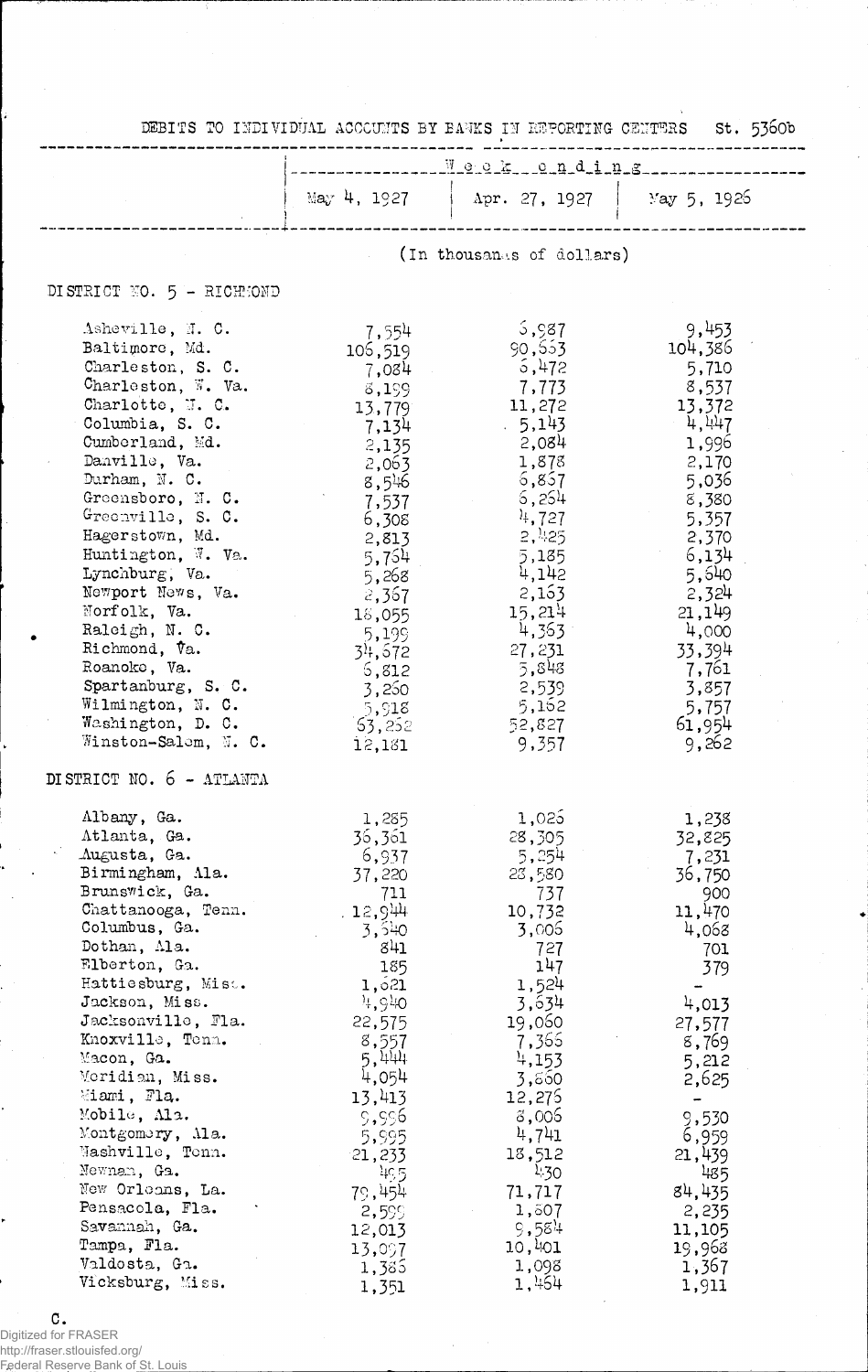DEBITS TO INDIVIDUAL ACCOUNTS BY BANKS IN REPORTING CENTERS

st. 5360c

| May 4, 1927<br>$May\ 5, 1926$<br>Apr. 27, 1927<br>(In thousands of dollars)<br>DISTRICT NO. $7 - CHICA30$<br>Adrian, Mich.<br>983<br>1,315<br>1,182<br>4,489<br>4,253<br>Aurora,, Ill. |  |
|----------------------------------------------------------------------------------------------------------------------------------------------------------------------------------------|--|
|                                                                                                                                                                                        |  |
|                                                                                                                                                                                        |  |
|                                                                                                                                                                                        |  |
|                                                                                                                                                                                        |  |
| 4,698                                                                                                                                                                                  |  |
| Bay City, Mich.<br>4,179<br>2,781<br>3,158                                                                                                                                             |  |
| Bloomington, Ill.<br>2,555<br>3,382<br>3,359                                                                                                                                           |  |
| Cedar Rapids, Iowa<br>7,907<br>8,939<br>9,514                                                                                                                                          |  |
| Champaign-Urbana, Ill.<br>3,101<br>4,054                                                                                                                                               |  |
| 320,122<br>999,518<br>Chicago, Ill.<br>1,092,174                                                                                                                                       |  |
| 2,986<br>4,027<br>Danville, Ill.<br>3,525                                                                                                                                              |  |
| 6,515<br>11,652<br>Davenport, Iowa<br>10,687                                                                                                                                           |  |
| 4,432<br>Decatur, I11.<br>5,737<br>5,629                                                                                                                                               |  |
| 18,163<br>21,338<br>Des Moines, Iowa<br>21,164                                                                                                                                         |  |
| 211,693<br>200,427<br>Detroit, Mich.<br>200, 193<br>3,252<br>4,371                                                                                                                     |  |
| Dubuque, Iowa<br>3,924<br>8,499<br>9,906<br>Flint, Mich.                                                                                                                               |  |
| 10,500<br>9,704<br>9,205<br>Fort Wayne, Ind.                                                                                                                                           |  |
| 10,690<br>8,058<br>Gary, Ind.<br>6,115                                                                                                                                                 |  |
| 6,954<br>13,919<br>Grand Rapids, Mich.<br>19,923                                                                                                                                       |  |
| 22,015<br>Green Bay, Wis.<br>2,815<br>2,212<br>2,792                                                                                                                                   |  |
| 4,420<br>Hammond, Ind.<br>6,770<br>4,970                                                                                                                                               |  |
| 42,940<br>40,370<br>Indianapolis, Ind.<br>44,781                                                                                                                                       |  |
| 4,550<br>Jackson, Mich.<br>5,305<br>5,555                                                                                                                                              |  |
| 5,794<br>6,053<br>Kalamazoo, Mich.<br>6,429                                                                                                                                            |  |
| Lansing, Mich.<br>8,591<br>7,800<br>6,135                                                                                                                                              |  |
| 2,300<br>Mason City, Iowa<br>3,000<br>2,700                                                                                                                                            |  |
| 54,830<br>Milwaukee, Wis.<br>72,532<br>$82,739$ ,                                                                                                                                      |  |
| Moline, Ill.<br>2,148<br>3,667<br>3,955                                                                                                                                                |  |
| Muscatine, Iowa<br>1,334<br>1,172<br>1,188                                                                                                                                             |  |
| Oshkosh, Wis.<br>3,200<br>3,000<br>3,400                                                                                                                                               |  |
| 13,461<br>Peoria, Ill.<br>9,500<br>13,200                                                                                                                                              |  |
| 9,186<br>Rockford, Ill.<br>7,582<br>9,279                                                                                                                                              |  |
| Saginaw, Mich.<br>6,219<br>6,127<br>5,448                                                                                                                                              |  |
| 4,336<br>3,575<br>Sheboygan, Wis.<br>3,562                                                                                                                                             |  |
| 15,202<br>19,747<br>Sioux City, Iowa<br>18,172<br>11,485<br>11,514<br>South Bend, Ind.                                                                                                 |  |
| 13,245<br>9,670<br>Soringfield, Ill.<br>7,350                                                                                                                                          |  |
| 7,833<br>4,914<br>Terro Haute, Ind.<br>5,301                                                                                                                                           |  |
| $-5,553$<br>4,750<br>5,524<br>Materloo, Iowa<br>5,173                                                                                                                                  |  |
| DISTRICT NO. 8 - ST. LOUIS                                                                                                                                                             |  |
| East St. Louis and Nat'l.                                                                                                                                                              |  |
| 11,416<br>Stock Yards, Ill.<br>11,334<br>10,831                                                                                                                                        |  |
| 2,9.5<br>Ildorado, Ark.<br>3,113<br>1,902                                                                                                                                              |  |
| 10,453<br>9,450<br>Evensville, Ind.<br>12,150                                                                                                                                          |  |
| 3,405<br>Fort Smith, Ark.<br>3,111<br>2,971                                                                                                                                            |  |
| 1,264<br>Greenville, Miss.                                                                                                                                                             |  |
| 898<br>893<br>Helena, Ark.<br>935.                                                                                                                                                     |  |
| Little Rock, Ark.<br>12,002<br>17,113<br>15,228                                                                                                                                        |  |
| 40,973<br>42,124<br>Louisville, Ky.<br>42,524                                                                                                                                          |  |
| Memphis, Tenn.<br>36,187<br>29,727<br>32,719                                                                                                                                           |  |
| 1,094<br>Owensboro, Ky.<br>1,145<br>1,195<br>Pine Bluff, Ark.                                                                                                                          |  |
| 1,548<br>$-2,639$<br>2,811<br>Quincy, Ill.<br>2,619                                                                                                                                    |  |
| 3,501<br>3,385<br>157, 48<br>St. Louis, Mo.<br>181,000                                                                                                                                 |  |
| 175,300<br>Sedalia, Mo.<br>1,115<br>1,228<br>1,250                                                                                                                                     |  |
| Springfield, Mo.<br>3,252<br>3,856<br>3,703                                                                                                                                            |  |

 $\mathtt{C}$  .

.<br>Digitized for FRASER<br>Federal Reserve Bank of St. Louis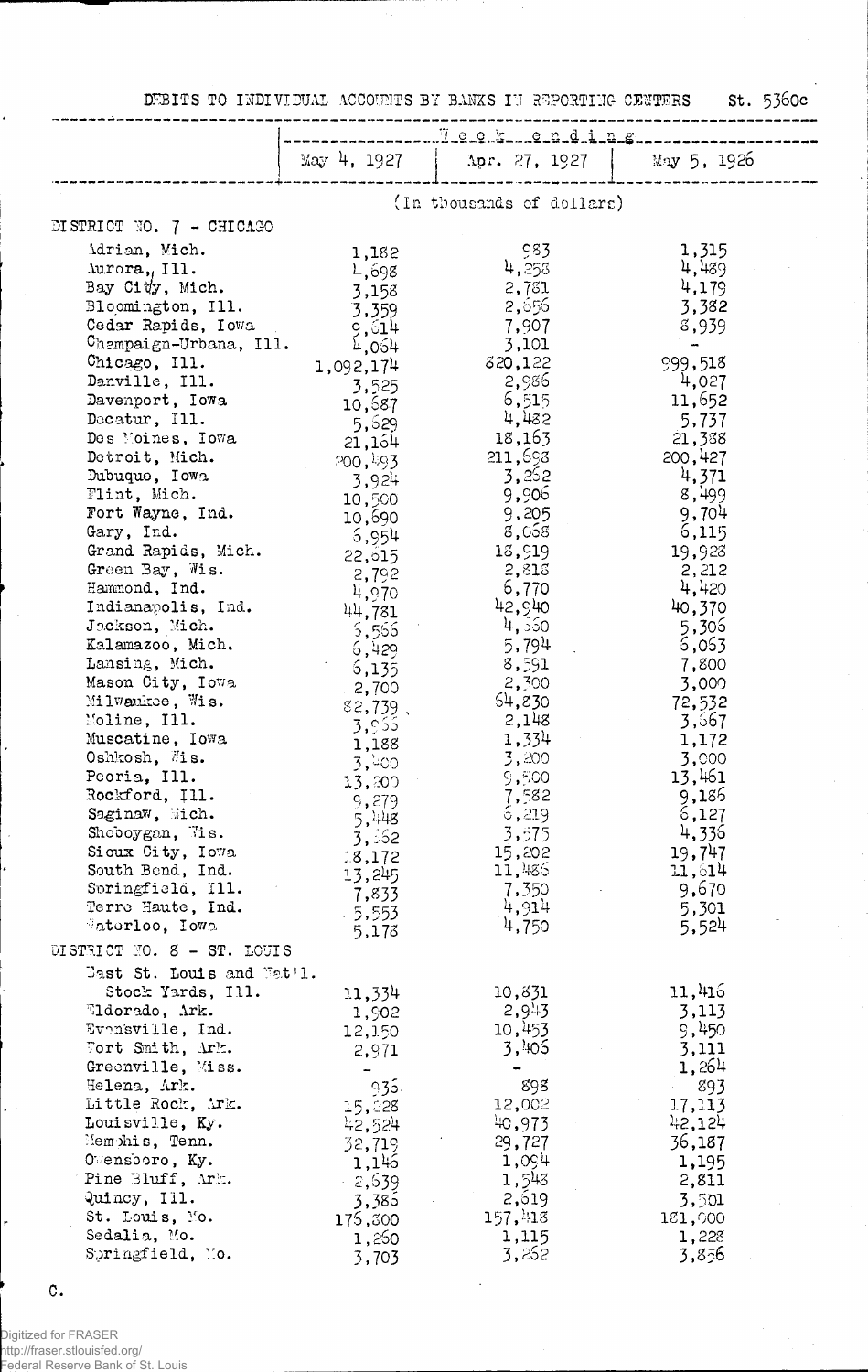|                                                                                                                                                                                                                                                                                                                                                                                                                                                                                                                                                                            |                                                                                                                                                                                                                                                                     | DEBITS TO INDIVIDUAL ACCOMMISSIBLE TERMS IN ESPORTING CENTRES                                                                                                                                                                                                  | 5t. 5300a                                                                                                                                                                                                                                                          |  |
|----------------------------------------------------------------------------------------------------------------------------------------------------------------------------------------------------------------------------------------------------------------------------------------------------------------------------------------------------------------------------------------------------------------------------------------------------------------------------------------------------------------------------------------------------------------------------|---------------------------------------------------------------------------------------------------------------------------------------------------------------------------------------------------------------------------------------------------------------------|----------------------------------------------------------------------------------------------------------------------------------------------------------------------------------------------------------------------------------------------------------------|--------------------------------------------------------------------------------------------------------------------------------------------------------------------------------------------------------------------------------------------------------------------|--|
|                                                                                                                                                                                                                                                                                                                                                                                                                                                                                                                                                                            | -------Week-ending                                                                                                                                                                                                                                                  |                                                                                                                                                                                                                                                                |                                                                                                                                                                                                                                                                    |  |
|                                                                                                                                                                                                                                                                                                                                                                                                                                                                                                                                                                            | $\text{May } 4, 1927$                                                                                                                                                                                                                                               | $\vert$ Apr. 27, 1927 $\vert$ May 5, 1926                                                                                                                                                                                                                      |                                                                                                                                                                                                                                                                    |  |
|                                                                                                                                                                                                                                                                                                                                                                                                                                                                                                                                                                            |                                                                                                                                                                                                                                                                     | (In thousands of dollars)                                                                                                                                                                                                                                      |                                                                                                                                                                                                                                                                    |  |
| DISTRICT NO. 9 - MINNEAPOLIS                                                                                                                                                                                                                                                                                                                                                                                                                                                                                                                                               |                                                                                                                                                                                                                                                                     |                                                                                                                                                                                                                                                                |                                                                                                                                                                                                                                                                    |  |
| Aberdeen, S. D.<br>Billings, Mont.<br>Dickinson, N. D.<br>Duluth, Minn.<br>$\text{Fargo}, \text{W. D.}$<br>Grand Forks, N. D.<br>Helena, Mont.<br>Jomestown, N. D.<br>La Crosse, Vis.<br>Minneapolis, Minn.<br>Minot, N. D.<br>Red Wing, Minn.<br>St. Paul, Minn.<br>Sioux Falls, S. D.<br>South St. Paul, Minn.<br>Superior, Wis.<br>Winona, Mian.                                                                                                                                                                                                                        | 1,205<br>1,730<br>456<br>20,156<br>3,258<br>1,740<br>2,027<br>543<br>2,581<br>92,018<br>1,484<br>759<br>40,891<br>4,558<br>6,514<br>2,033<br>1,542                                                                                                                  | 1,071<br>1,447<br>231<br>21,637<br>3,047<br>1,751<br>1,993<br>438<br>2,149<br>77,050<br>1,219<br>542<br>36,903<br>3,698<br>5,555<br>1,820<br>1,265                                                                                                             | 1,534<br>1,619<br>491<br>18,589<br>3,528<br>$\cdot$ 1,900<br>2,085<br>733<br>2,658<br>93,133<br>1,719<br>567<br>42,901<br>4,657<br>8,783<br>2,064<br>1,407                                                                                                         |  |
| DISTRICT NO. 10 - KANSAS CITY                                                                                                                                                                                                                                                                                                                                                                                                                                                                                                                                              |                                                                                                                                                                                                                                                                     |                                                                                                                                                                                                                                                                |                                                                                                                                                                                                                                                                    |  |
| Albuquerque, N. M.<br>Atchison, Kans.<br>Bartlesville, Okla.<br>Casper, Wyo.<br>Cheyenne, Wyo.<br>Colorado Springs, Colo.<br>Denver, Colo.<br>Enid, Okla.<br>Fremont, Neb.<br>Grand Junction, Colo.<br>Guthrie, Okla.<br>Hutchinson, Kans.<br>Independence, Xans.<br>Joplin, Mo.<br>Kansas City, Kans.<br>Kansas City, Mo.<br>Lawrence, Kans.<br>Lincoln, Neb.<br>Muskogee, Okla.<br>Oklahoma City, Okla.<br>Okmulgee, Okla.<br>Omaha, Neb.<br>Parsons, Kans.<br>Pittsburg .; Kans.<br>Pueblo, Colo.<br>St. Joseph, Mo.<br>Topeka, Kans.<br>Tulsa, Okla.<br>Jichita, Kans. | 3,117<br>1,359<br>10,244<br>2,144<br>1,439<br>3,519<br>40,555<br>3,709<br>1,314<br>797<br>798<br>3,549<br>2,483<br>4,590<br>4,415<br>94,847<br>1,659<br>7,867<br>2,793<br>22,447<br>2,055<br>45,223<br>544<br>1,159<br>4,549<br>12,759<br>4,540<br>31,351<br>11,065 | 2,384<br>1,194<br>5,709<br>2,424<br>1,034<br>3,102<br>37,155<br>2,567<br>907<br>522<br>754<br>2,802<br>2,415<br>3,550<br>4,593<br>75,702<br>921<br>6, 612<br>2,437<br>20,965<br>2,262<br>39,584<br>513<br>1,380<br>4,204<br>11,495<br>3,565<br>29,653<br>9,282 | 2,716<br>1,392<br>7,429<br>2,190<br>1,571<br>3,577<br>43,961<br>3,105<br>1,019<br>756<br>719<br>2,420<br>2,627<br>3,940<br>4,665<br>85,118<br>1,090<br>9,377<br>2,935<br>21,219<br>2,500<br>43,251<br>733<br>1,227<br>4,080<br>13,918<br>4,249<br>25,641<br>10,638 |  |

 $\sim$ 

 $\epsilon$ 

 $\mathtt{C}$  .

Digitized for FRASER<br>http://fraser.stlouisfed.org/<br>Federal Reserve Bank of St. Louis

è